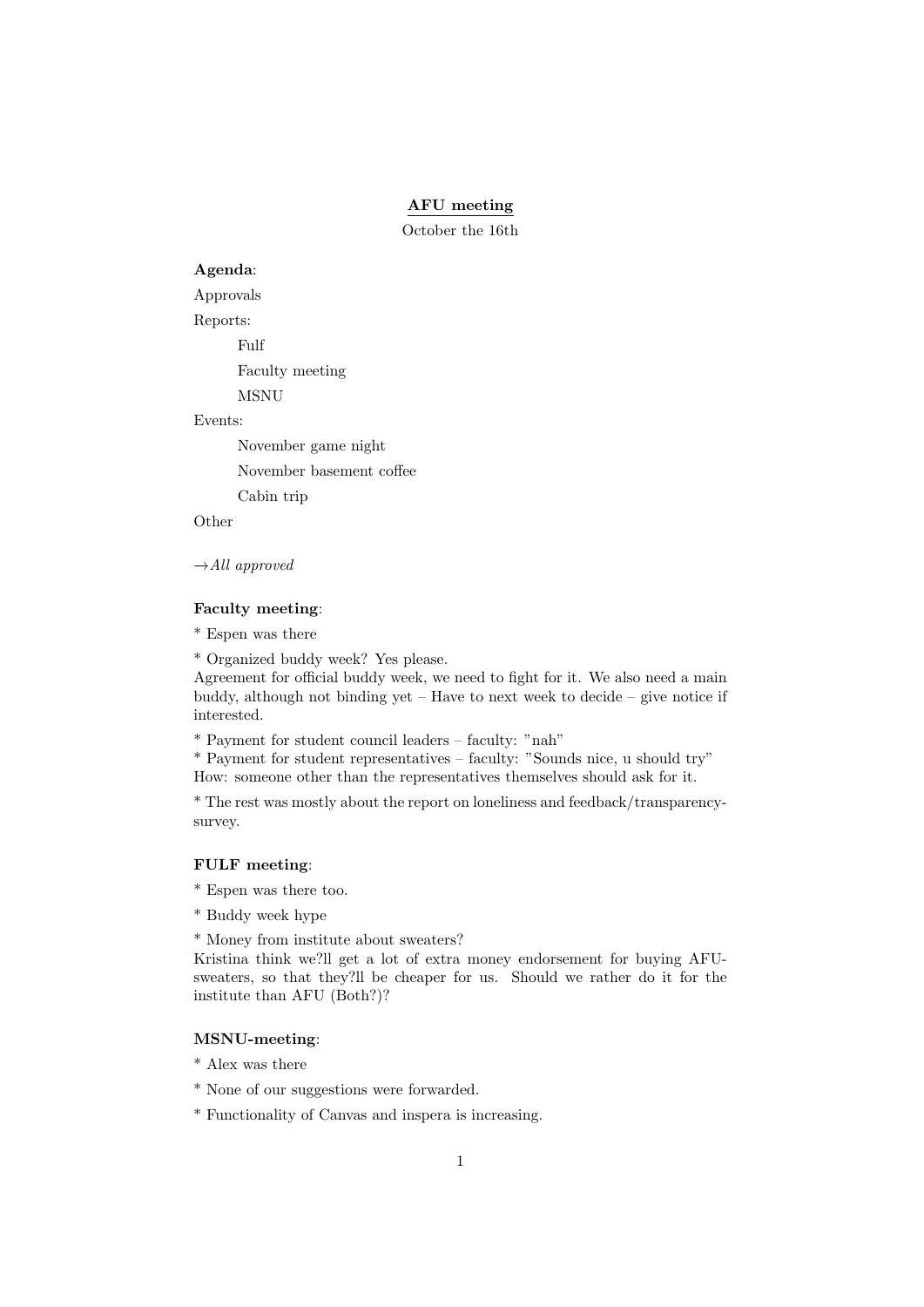\* Academic writing quarter at the library exists – use it.

\* Female researcher event

\* Strong preference towards having norwegian speaking representatives at meetings, would increase productivity alot they say. Alex at fault?

Alex urges norwegian-speaking co-students to volunteer  $-$  No one does.

(meetings are every other monday, about an hour, 400,- payment. Please volunteer, people)

Espen tries a second time to urge someone to volunteer ...and: No one does.

– Statement "They should learn english" agreed upon.

\* If anyone has input to MSNU, tell Alex.

### Events:

\* November Game Night Institute-wide game night in Peisestua? −→Agreed upon. What time? −→Friday the 9th or the 2th or doodle? We'll doodle it \* November Basement Coffee – We can afford it! What time? −→Monday the 19th 11:00? – Agreed upon. \* Cabin Trip

An email has been sent. Dates will be given to vote on. (We'll ski. Bring skis)

#### Other:

\* We'll have a tab on the whiteboard where people may write size and color for their desired AFU-sweater.

\* Throw away food that has gone bad! (Own stuff and others' stuff). Can't leave that stuff laying around. Tell Renate and Renate will throw away whatever it is, without mercy.

\* Recycling bottles/boxes + paper trash: Cans/Bottles: Ingrid Marie and Metin (decided by dice) Paper trash: Renate volunteered